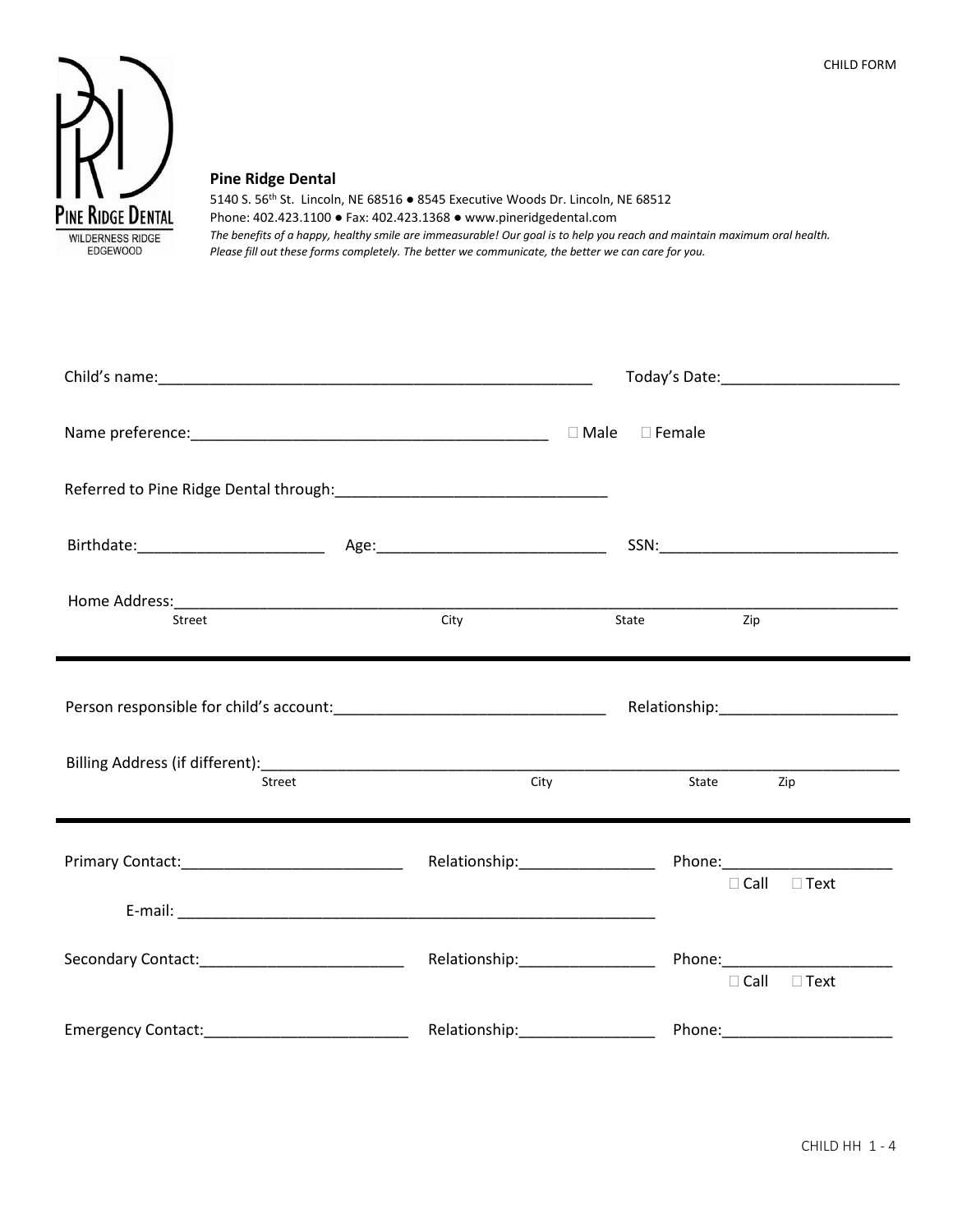## **Medical Information**

Physician's Name:\_\_\_\_\_\_\_\_\_\_\_\_\_\_\_\_\_ Phone: \_\_\_\_\_\_\_\_\_\_\_\_\_\_\_\_\_\_

Date of last physical exam:

Is your child currently under the care of a physician?  $\Box$  Yes  $\Box$  No

\_\_\_\_\_\_\_\_\_\_\_\_\_\_\_\_\_\_\_\_\_\_\_\_\_\_\_\_\_\_\_\_\_\_\_\_\_\_\_\_\_\_\_\_\_\_\_\_\_\_\_\_\_\_\_\_\_\_

\_\_\_\_\_\_\_\_\_\_\_\_\_\_\_\_\_\_\_\_\_\_\_\_\_\_\_\_\_\_\_\_\_\_\_\_\_\_\_\_\_\_\_\_\_\_\_\_\_\_\_\_\_\_\_\_\_\_\_\_\_\_\_\_\_ \_\_\_\_\_\_\_\_\_\_\_\_\_\_\_\_\_\_\_\_\_\_\_\_\_\_\_\_\_\_\_\_\_\_\_\_\_\_\_\_\_\_\_\_\_\_\_\_\_\_\_\_\_\_\_\_\_\_\_\_\_\_\_\_\_

If yes, please explain:

Is your child currently taking any medications?  $\Box$  Yes  $\Box$  No If yes, please list or attach on a separate sheet

\_\_\_\_\_\_\_\_\_\_\_\_\_\_\_\_\_\_\_\_\_\_\_\_\_\_\_\_\_\_\_\_\_\_\_\_\_\_\_\_\_\_\_\_\_\_\_\_\_\_\_\_\_\_\_\_\_\_\_\_\_\_\_\_\_ For teens, are you pregnant?  $\Box$  Possibly  $\Box$  Yes  $\Box$  No If yes, week#:

Does your child need to be pre-medicated with antibiotics before dental treatment?  $\Box$  Yes  $\Box$  No

If yes, what is the Pre-Med for?

Has your child had serious medical problems?  $\Box$  Yes  $\Box$  No If yes please explain \_\_\_\_\_\_\_\_\_\_\_\_\_\_\_\_\_\_\_\_\_\_\_\_\_\_\_\_\_\_\_\_\_\_\_

Check box if you have had any history of or conditions related to, any of the following:

\_\_\_\_\_\_\_\_\_\_\_\_\_\_\_\_\_\_\_\_\_\_\_\_\_\_\_\_\_\_\_\_\_\_\_\_\_\_\_\_\_\_\_\_\_\_\_\_\_\_\_\_

 $\Box$  Anemia □ Arthritis □ Asthma/Respiratory problems Bladder □ Cancer/Tumors  $\square$  Cerebral Palsy  $\square$  Chicken pox  $\square$  Chronic sinus problems  $\square$  Heart  $\Box$  Chronic Hepatitis  $\Box$  Chemo/Radiation  $\square$  Drug/Alcohol abuse Dental Anxiety □ Epilepsy/Seizures  $\square$  Fainting spells □ Fever blister/cold sores  $\square$  Growth problems  $\Box$  Hearing problems  $\Box$  Hemophilia /bleeding  $\Box$  HIV+/AIDS

above?  $\Box$  Yes  $\Box$  No If yes, please list:

 $\Box$  Diabetes

**Allergies:**

Aspirin  $\Box$ Sulfa drugs Jewelry/Nickel

Penicillin/Amoxicillin

 $\Box$  Yes  $\Box$  No If yes, please list

 $\Box$  Hypothyroid  $\Box$  Kidney disease

□ Human papilloma virus □ NONE

Has your child experienced any other conditions that are not listed

Erythromycin  $\Box$ Tetracycline  $\Box$ Cephalosporins  $\Box$ Latex (rubber)  $\square$ Sulfur drugs

Is your child allergic to any medications or products not listed above?

\_\_\_\_\_\_\_\_\_\_\_\_\_\_\_\_\_\_\_\_\_\_\_\_\_\_\_\_\_\_\_\_\_\_\_\_\_\_\_\_\_\_\_\_\_\_\_\_\_\_\_\_\_\_\_\_\_\_ \_\_\_\_\_\_\_\_\_\_\_\_\_\_\_\_\_\_\_\_\_\_\_\_\_\_\_\_\_\_\_\_\_\_\_\_\_\_\_\_\_\_\_\_\_\_\_\_\_\_\_\_\_\_\_\_\_\_

\_\_\_\_\_\_\_\_\_\_\_\_\_\_\_\_\_\_\_\_\_\_\_\_\_\_\_\_\_\_\_\_\_\_\_\_\_\_\_\_\_\_\_\_\_\_\_\_\_\_\_\_\_\_\_\_\_\_ \_\_\_\_\_\_\_\_\_\_\_\_\_\_\_\_\_\_\_\_\_\_\_\_\_\_\_\_\_\_\_\_\_\_\_\_\_\_\_\_\_\_\_\_\_\_\_\_\_\_\_\_\_\_\_\_\_\_

 $\square$  Liver disease  $\square$  Psychiatric disorders  $\square$  Sickle cell disease  $\square$  Sight problems  $\Box$  Tobacco use, how much?\_\_ □ Transplant  $\square$  Tuberculosis

□Dental anesthetics Codeine Clindamycin □Other, please list

 $\Box$  Hyperthyroid

### **Dental Information**

Why have you come to the dentist today?

If this is not your first visit, when were your child's teeth last cleaned?

Has your child had complication or difficulties with previous dental treatment?  $\Box$  Yes  $\Box$  No If yes please explain:

\_\_\_\_\_\_\_\_\_\_\_\_\_\_\_\_\_\_\_\_\_\_\_\_\_\_\_\_\_\_\_\_\_\_\_\_\_\_\_\_\_\_\_\_\_\_\_\_\_\_\_\_\_\_\_\_ \_\_\_\_\_\_\_\_\_\_\_\_\_\_\_\_\_\_\_\_\_\_\_\_\_\_\_\_\_\_\_\_\_\_\_\_\_\_\_\_\_\_\_\_\_\_\_\_\_\_\_\_\_\_\_\_

\_\_\_\_\_\_\_\_\_\_\_\_\_\_\_\_\_\_\_\_\_\_\_\_\_\_\_\_\_\_\_\_\_\_\_\_\_\_\_\_\_\_\_\_\_\_\_\_\_\_\_\_\_\_\_\_ \_\_\_\_\_\_\_\_\_\_\_\_\_\_\_\_\_\_\_\_\_\_\_\_\_\_\_\_\_\_\_\_\_\_\_\_\_\_\_\_\_\_\_\_\_\_\_\_\_\_\_\_\_\_\_\_

What type of water do you drink? ( check all that apply)  $\square$  City  $\square$  Well  $\square$  Bottled  $\square$  Filtered

Does your child participate in physical recreational activities?  $\Box$  Yes  $\Box$  No

If you have dental insurance, do you let the insurance dictate what treatment your child should receive?  $\Box$  Yes  $\Box$  No

Do you have suggestions on how Pine Ridge Dental can best meet your needs?  $\Box$  Yes  $\Box$  No If yes please explain:

\_\_\_\_\_\_\_\_\_\_\_\_\_\_\_\_\_\_\_\_\_\_\_\_\_\_\_\_\_\_\_\_\_\_\_\_\_\_\_\_\_\_\_\_\_\_\_\_\_\_\_\_\_\_\_\_ \_\_\_\_\_\_\_\_\_\_\_\_\_\_\_\_\_\_\_\_\_\_\_\_\_\_\_\_\_\_\_\_\_\_\_\_\_\_\_\_\_\_\_\_\_\_\_\_\_\_\_\_\_\_\_\_

I understand that the information that I have given today is correct to the best of my knowledge. I also understand that this information will be held in the strictest confidence and it is my responsibility to inform this office of any changes.

Patient signature: example and Date:

**Payment is due in full at the time of treatment unless prior arrangements have been approved.**

Thank you for filling out this form completely. It will enable us to help you more effectively. If you have any questions at any time, please ask us. We are happy to help.

**Our office is committed to meeting or exceeding the standards of infection control mandated by OSHA, the CDC and the ADA.**

\_\_\_\_\_\_\_\_\_\_\_\_\_\_\_\_\_\_\_\_\_\_\_\_\_\_\_\_\_\_\_\_\_\_\_\_\_\_\_\_\_\_\_\_\_\_\_\_\_\_\_\_\_\_\_ \_\_\_\_\_\_\_\_\_\_\_\_\_\_\_\_\_\_\_\_\_\_\_\_\_\_\_\_\_\_\_\_\_\_\_\_\_\_\_\_\_\_\_\_\_\_\_\_\_\_\_\_\_\_\_\_ \_\_\_\_\_\_\_\_\_\_\_\_\_\_\_\_\_\_\_\_\_\_\_\_\_\_\_\_\_\_\_\_\_\_\_\_\_\_\_\_\_\_\_\_\_\_\_\_\_\_\_\_\_\_\_\_

**OFFICE USE ONLY Doctor's Comments**: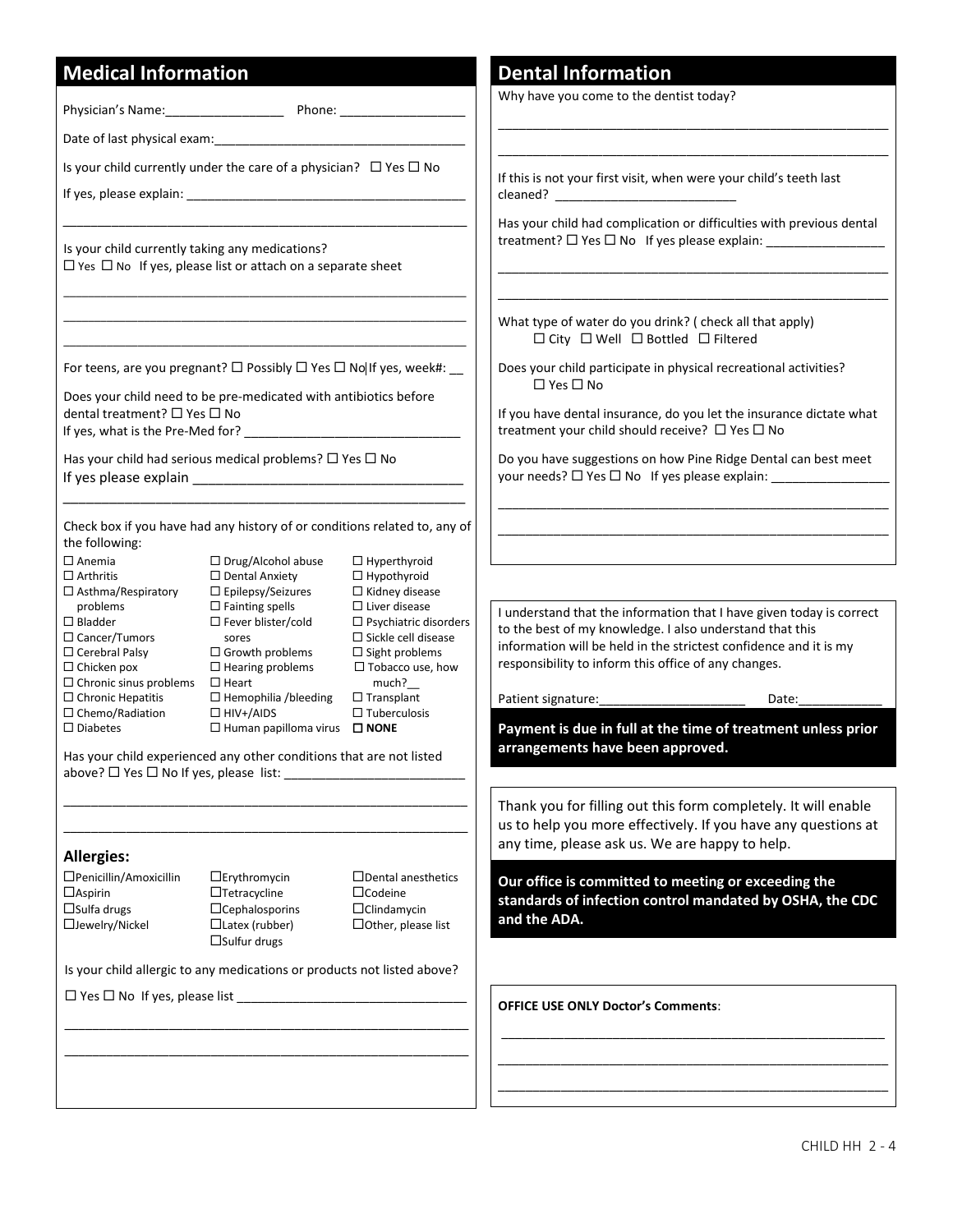#### **Pine Ridge Dental**

## **Insurance, Financial Options, and Appointment Agreement**

| <b>Patient Name:</b> | te of Birth:<br>Date |
|----------------------|----------------------|
|                      |                      |

### **Dental Insurance**

As a courtesy, we will process insurance for you. All questions regarding your insurance coverage must be addressed by you with your insurance company. **We will try to help you understand your insurance coverage, but ultimately it is your responsibility to know the details of your plan**. Insurance companies never guarantee benefits.

Dental insurance is a contract between the employer and the patient. For example, Amalgam verses Composite for fillings. The extent of coverage varies greatly between plans and sometimes even within a single plan. We will always recommend optimal treatment according to our standard of care regardless of insurance coverage. *(Initial) \_\_\_\_\_\_\_*

**Any balance not covered by your dental insurance is your responsibility**. The estimated portion will be due at the time of treatment, unless prior arrangements have been made. Should our estimation be too high, a refund will be made. Likewise, if the estimate was too low, the remainder will be your responsibility. *(Initial) \_\_\_\_\_\_\_*

| Primary Insurance Coverage        |                                  | Secondary Insurance Coverage |                                |  |
|-----------------------------------|----------------------------------|------------------------------|--------------------------------|--|
|                                   |                                  |                              |                                |  |
|                                   |                                  |                              |                                |  |
|                                   |                                  |                              |                                |  |
|                                   |                                  |                              |                                |  |
|                                   |                                  |                              |                                |  |
| Phone: ________________________   | Group #: _____________________   |                              | Group #: _____________________ |  |
| Policy Holder ID #: _____________ | Date of Birth: _________________ | Policy Holder ID #:          | Date of Birth: _______________ |  |

## **Financial Options**

- We are committed to supporting you in understanding your dental health, and will always present you with the best dental options possible to address your personal health situation. To make these services comfortably affordable, we are pleased to offer you the following payment options:
- Patients **without insurance** coverage can receive one of the following:
	- o 5% discount when services are **paid in full with cash or check the day of treatment**
	- o 10% discount for senior citizens and military personnel
	- o Patients also have the opportunity to utilize our "On Call Club" discount for recall appointments.
- Visa, MasterCard, Discover, Cash, Check
- No interest payment plans with *CareCredit* up to 12 months

**I agree that I am fully responsible for the total amount of all procedures performed at Pine Ridge Dental. I understand that all payments are due within 60 days of the date of service. I understand that at 60 days my account will accrue interest 16% annually and balances over 90 days are subject to collection activity.** *(Initial) \_\_\_\_\_\_\_*

## **Appointment Agreement**

We value your time and reserve a set amount of time in our schedule to ensure you receive quality care. Should you need to cancel or change your appointment, **we ask for a 24-hour notice. Otherwise, you could be subject to a \$35 broken appointment fee.** Our goal is that you have an outstanding experience at Pine Ridge Dental. If you have additional questions, please speak to one of our administrative team members for further information.